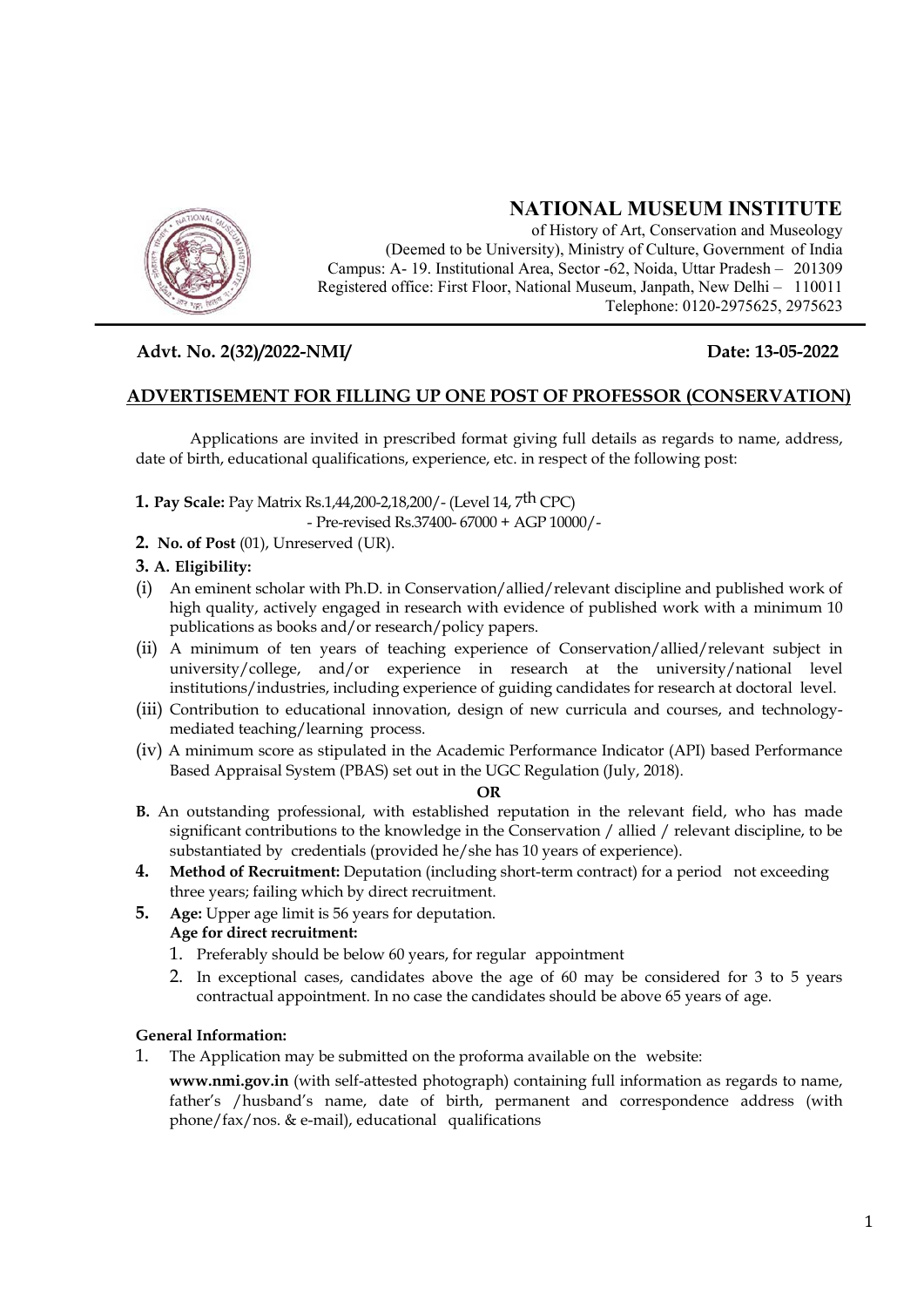(Examination passed, year of passing, Name of College/University, subjects, percentage of marks, remarks), experience (teaching / research /professional / curatorial etc.) in the concerned field (Post held, from…to…, Level........, nature of duties, remarks), published works (Title of the work, month/year, Area/Subject of title, whether an article/review/compilation or book, published in…. (copies to be enclosed), whether SC/ST, other achievements/information if any, signature, along with self-attested copies of all relevant documents (in six sets), must reach the **Registrar, National Museum Institute, A-19, Institutional Area, Sector – 62, NOIDA, Gautam Buddh Nagar, Uttar Pradesh – 201309** within **21 days** from the date of publication of this advertisement.

- 2. Persons working in Central/State Governments/Universities/Autonomous bodies or other similar organizations may submit their applications through proper channel. Applications not received through proper channel will not be entertained.
- 3. Acceptance or rejection of application of the candidates will be at the sole discretion of the Management/Competent Authority.
- 4. Candidates for whom API score as per PBAS system is applicable, must submit the same (attested copy) as per UGC guidelines.
- 5. The Institute reserves the right to cancel all or any of the applications r e c e i v e d .
- **6. Candidates who applied for the post in October 2019, need not apply again. They are requested to submit updation, if any.**

**(DR SAVITA KUMARI) REGISTRAR INCHARGE**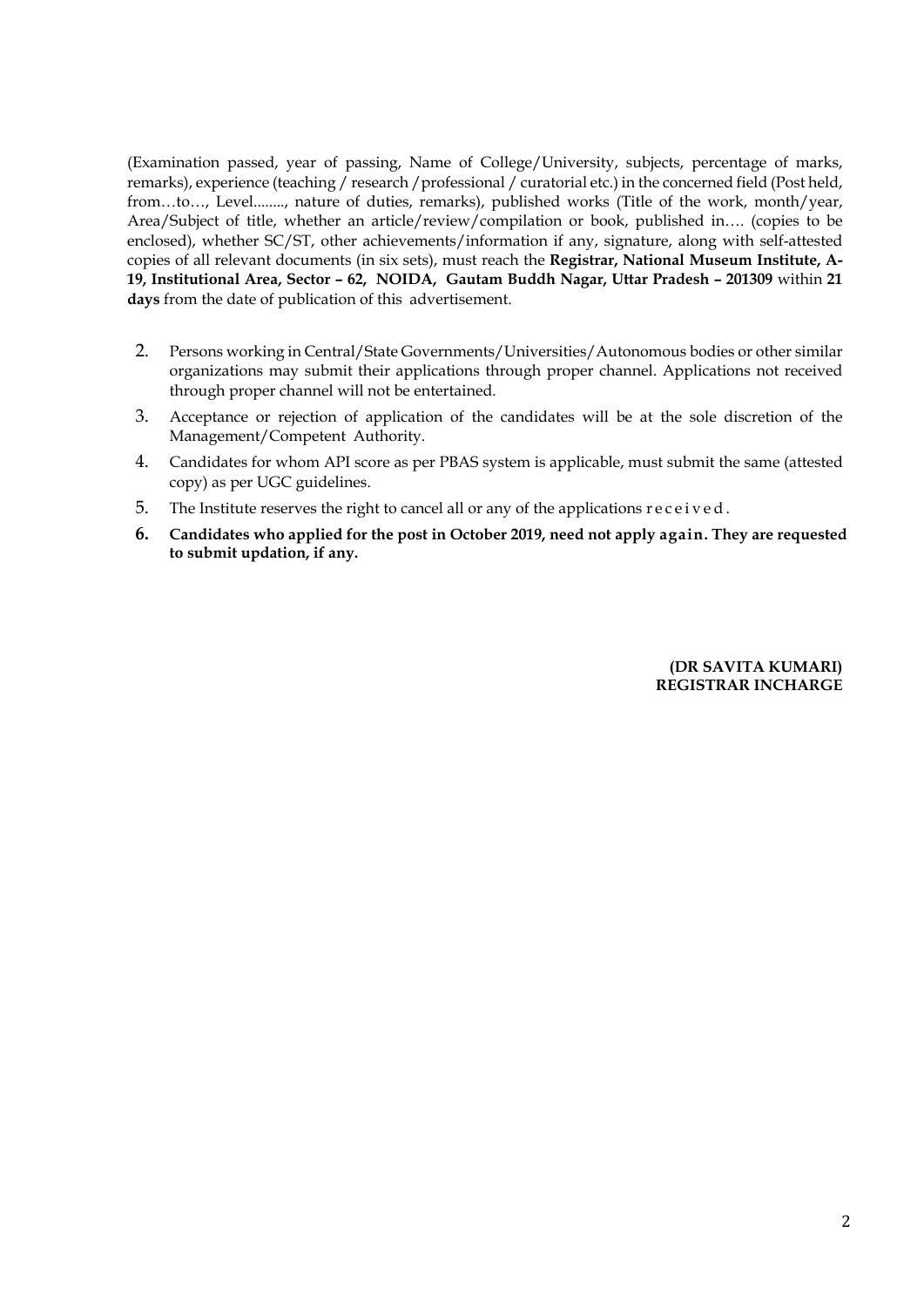

# राष्ट्रीय संग्रहालय संस्थान : इतिहास कला, संरक्षण एवं संग्रहालय विज्ञान

National Museum Institute of History of Art, Conservation and Museology ( विश्वविद्यालयवत्) (Deemed to be University)

## **APPLICATION FORM FOR TEACHING POSITION**

| Advertisement No. and Date                                                                                                                                                                                                     |      | <u> 1989 - Johann Barbara, martin a</u>              |                               |
|--------------------------------------------------------------------------------------------------------------------------------------------------------------------------------------------------------------------------------|------|------------------------------------------------------|-------------------------------|
| Post Applied For Post Applied For                                                                                                                                                                                              |      |                                                      |                               |
|                                                                                                                                                                                                                                |      |                                                      |                               |
| 2. Father's/Husband's Name:                                                                                                                                                                                                    |      |                                                      |                               |
| 3. Date of Birth:                                                                                                                                                                                                              |      |                                                      |                               |
| 4. Place of Birth:                                                                                                                                                                                                             |      |                                                      |                               |
| 5. Age (as on the last date of the advertisement) ______Years ____Months _____days                                                                                                                                             |      |                                                      |                               |
|                                                                                                                                                                                                                                |      |                                                      | Affix recent<br>Passport Size |
| 7. Sex: Male/Female                                                                                                                                                                                                            |      |                                                      | Photograph with<br>Signature  |
|                                                                                                                                                                                                                                |      |                                                      |                               |
|                                                                                                                                                                                                                                |      |                                                      |                               |
| 1. Whether SC/ST/OBC:<br>(if Yes, certificate in support thereof should be enclosed)                                                                                                                                           |      |                                                      |                               |
| 2. Whether Physically Handicapped 1) Yes                                                                                                                                                                                       |      |                                                      |                               |
| (if Yes, certificate from an officer not below the rank of Civil Surgeon should be enclosed)<br>(i) Nature of Disability                                                                                                       |      |                                                      |                               |
| (ii) Percentage of Disability Law and Contract and Contract and Contract and Contract and Contract and Contract and Contract and Contract and Contract and Contract and Contract and Contract and Contract and Contract and Co |      |                                                      |                               |
| 10. Address for correspondence (with PIN code): ________________________________                                                                                                                                               |      |                                                      |                               |
|                                                                                                                                                                                                                                |      | <u>Mob. The contract of the contract of the Mob.</u> |                               |
|                                                                                                                                                                                                                                |      |                                                      |                               |
|                                                                                                                                                                                                                                |      |                                                      |                               |
|                                                                                                                                                                                                                                |      |                                                      |                               |
| Tel No. (With STD code):                                                                                                                                                                                                       | Fax: | E-Mail:                                              |                               |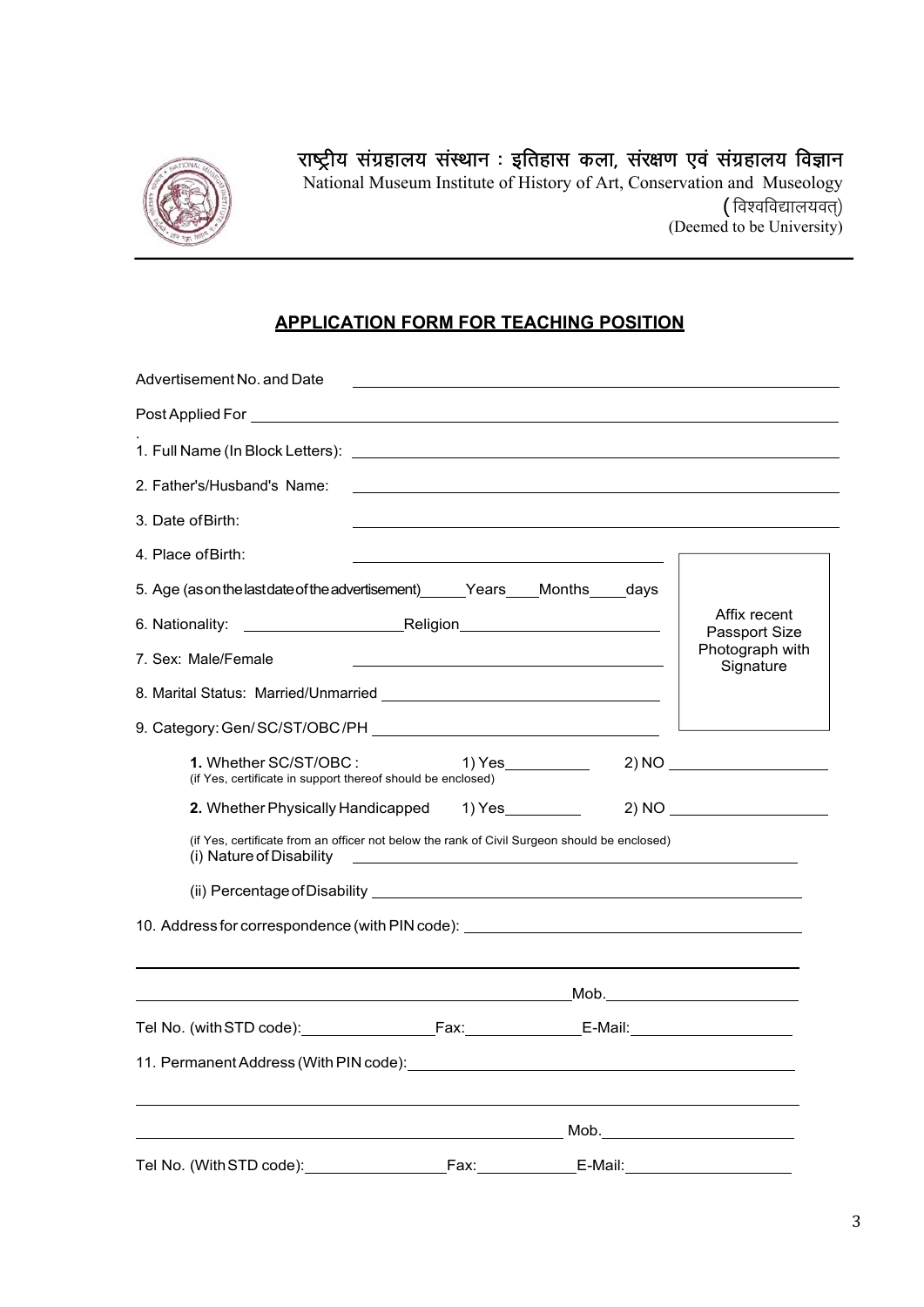#### **12. Academic Qualifications (attach self-attested copies):**

| <b>Examination</b><br><b>Passed</b>     | Year of<br>Passing | Board/<br><b>University</b> | $%$ of<br>Marks | Division/<br>Grade | <b>Subject</b> | Specialization/<br><b>Distinction</b> |
|-----------------------------------------|--------------------|-----------------------------|-----------------|--------------------|----------------|---------------------------------------|
| <b>High School</b>                      |                    |                             |                 |                    |                |                                       |
| Intermediate/PUC/<br>Hr. Sec.           |                    |                             |                 |                    |                |                                       |
| Bachelor's Degree                       |                    |                             |                 |                    |                |                                       |
| Master's Degree                         |                    |                             |                 |                    |                |                                       |
| Other                                   |                    |                             |                 |                    |                |                                       |
| <b>Technical Qualification (If any)</b> |                    |                             |                 |                    |                |                                       |
|                                         |                    |                             |                 |                    |                |                                       |
|                                         |                    |                             |                 |                    |                |                                       |

#### **13. Research Degree(s):**

| <b>Degree</b>  | <b>University</b> | <b>Specific Date of</b><br>submission of<br>Ph.D. thesis | <b>Specific Date</b><br>of Award | <b>Title of Work</b> |
|----------------|-------------------|----------------------------------------------------------|----------------------------------|----------------------|
| M. Phil.       |                   |                                                          |                                  |                      |
| Ph.D./D.Phil.  |                   |                                                          |                                  |                      |
| D.Sc./D. Litt. |                   |                                                          |                                  |                      |
| Other          |                   |                                                          |                                  |                      |

#### **14. Special subject of Study or branch of Specialization:**

15. **Whether qualified NET:** (1) Yes \_\_\_\_\_\_\_\_\_\_(2) NO\_\_\_\_\_\_\_\_\_\_\_\_\_\_\_\_\_\_\_\_\_\_\_\_\_\_\_\_ If Yes, 1. Indicate the UGC Reference No 2. Roll No. 3. Date of Issue of Certificate 4. Subject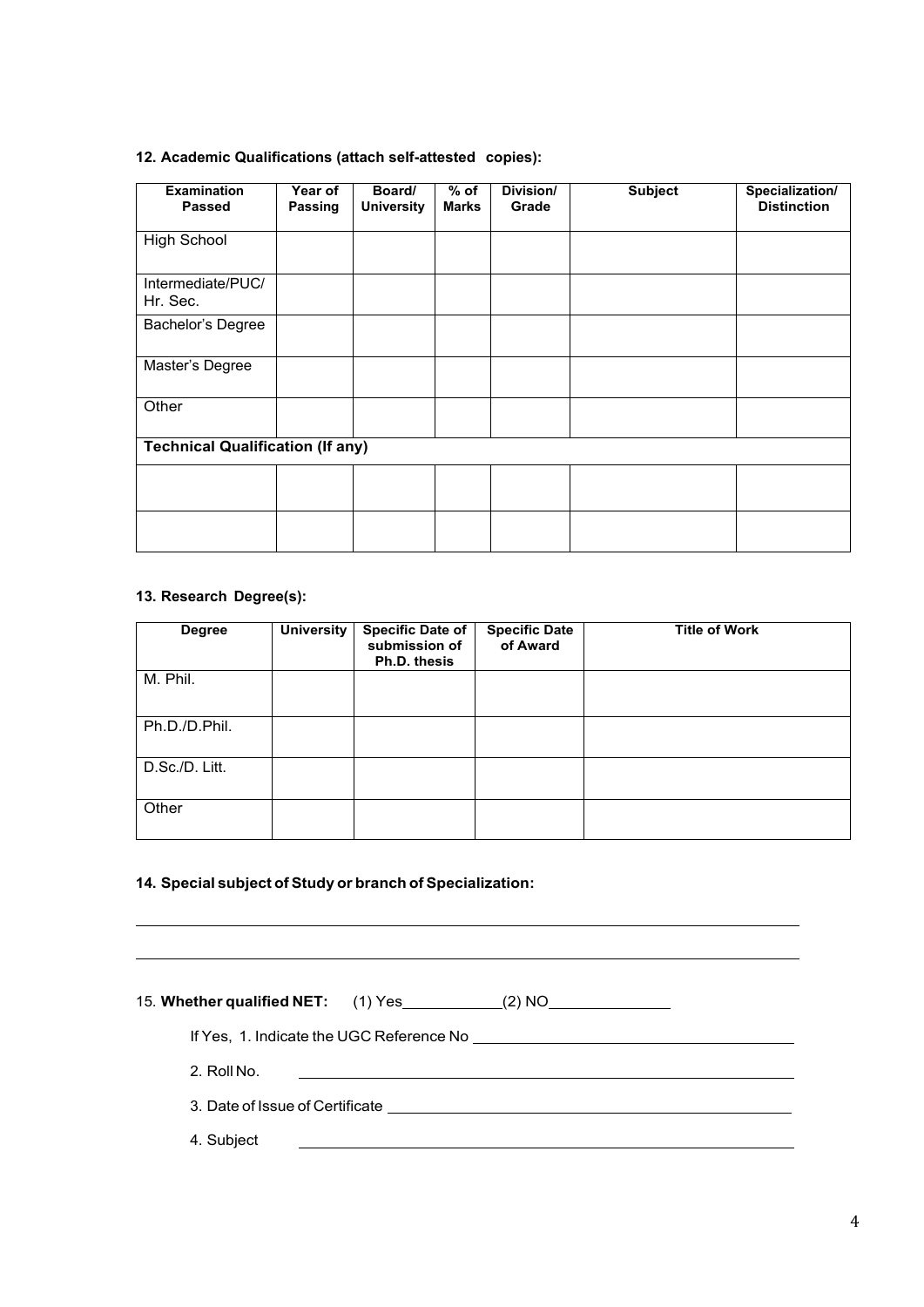## **16. Detail of Experience:**

## **1. Total Period of Teaching Experience (Please enclose relevant certificate, if any):**

| Name of the University/College/<br>Institution | <b>Designation</b><br>and Scale of | Nature of<br>Post         |    | <b>Class Taught</b> |      | Period |  |
|------------------------------------------------|------------------------------------|---------------------------|----|---------------------|------|--------|--|
|                                                | Pay                                | (Temporary/<br>Permanent) | UG | PG                  | From | To     |  |
|                                                |                                    |                           |    |                     |      |        |  |
|                                                |                                    |                           |    |                     |      |        |  |
|                                                |                                    |                           |    |                     |      |        |  |
|                                                |                                    |                           |    |                     |      |        |  |
|                                                |                                    |                           |    |                     |      |        |  |
|                                                |                                    |                           |    |                     |      |        |  |
|                                                |                                    |                           |    |                     |      |        |  |
|                                                |                                    |                           |    |                     |      |        |  |
|                                                |                                    |                           |    |                     |      |        |  |
|                                                |                                    |                           |    |                     |      |        |  |
|                                                |                                    |                           |    |                     |      |        |  |
|                                                |                                    |                           |    |                     |      |        |  |

#### **2. Research Experience (Please enclose relevant certificate, if any):**

| Name of the<br>University/College/ | <b>Designation</b><br>and Scale of | <b>Nature of</b><br><b>Nature of</b><br>Appointment<br>Post |  | Period |    |  |
|------------------------------------|------------------------------------|-------------------------------------------------------------|--|--------|----|--|
| Institution                        | Pay                                | (Temporary/<br>Permanent)                                   |  | From   | To |  |
|                                    |                                    |                                                             |  |        |    |  |
|                                    |                                    |                                                             |  |        |    |  |
|                                    |                                    |                                                             |  |        |    |  |
|                                    |                                    |                                                             |  |        |    |  |
|                                    |                                    |                                                             |  |        |    |  |
|                                    |                                    |                                                             |  |        |    |  |
|                                    |                                    |                                                             |  |        |    |  |
|                                    |                                    |                                                             |  |        |    |  |
|                                    |                                    |                                                             |  |        |    |  |
|                                    |                                    |                                                             |  |        |    |  |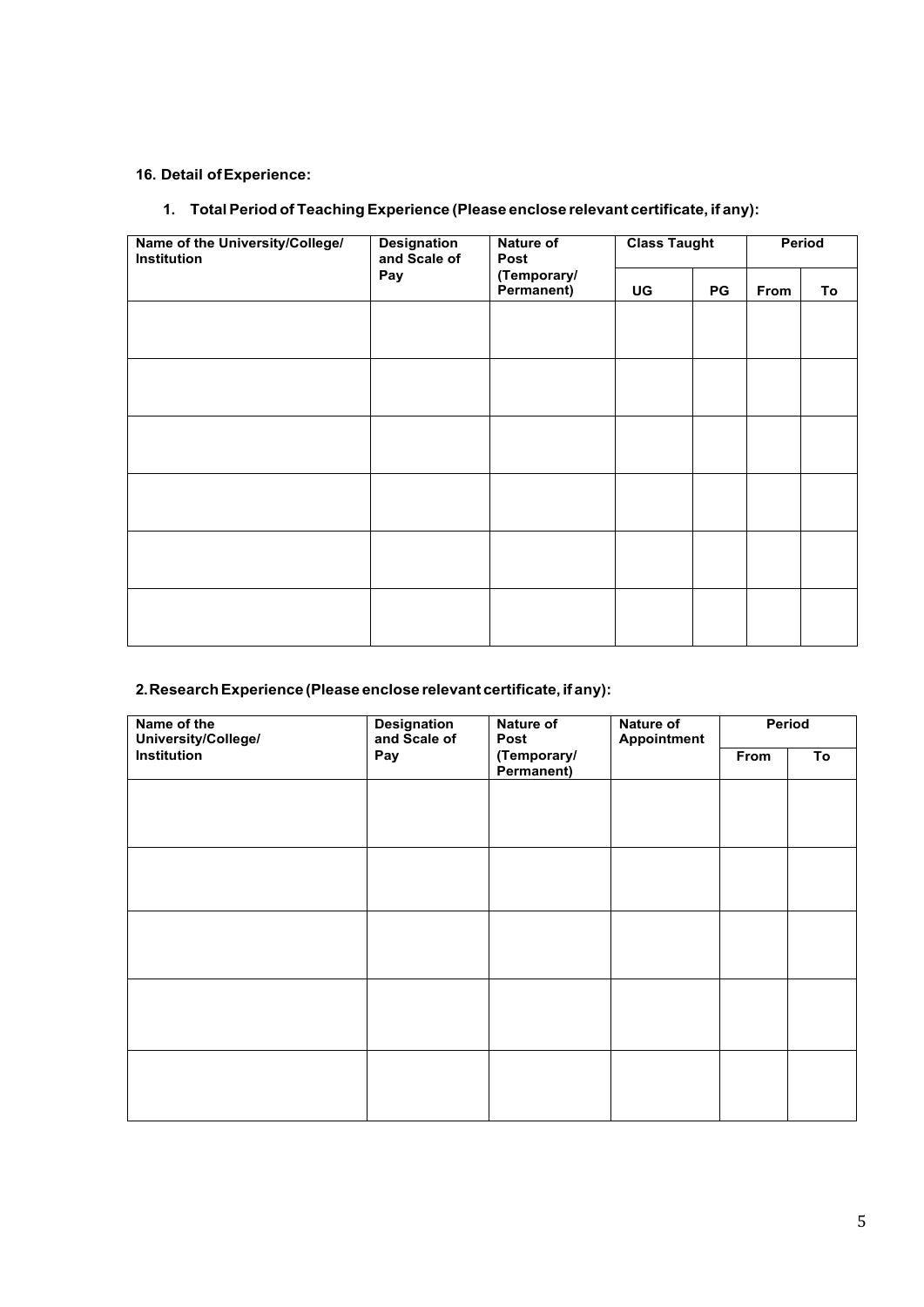| <b>Designation</b> | Name of<br>Date of<br>Employer |         |         | <b>Total Period</b> | <b>Salary with</b><br>Grade | <b>Reason for</b><br>Leaving |
|--------------------|--------------------------------|---------|---------|---------------------|-----------------------------|------------------------------|
|                    |                                | Joining | Leaving |                     |                             |                              |
|                    |                                |         |         |                     |                             |                              |
|                    |                                |         |         |                     |                             |                              |
|                    |                                |         |         |                     |                             |                              |
|                    |                                |         |         |                     |                             |                              |
|                    |                                |         |         |                     |                             |                              |
|                    |                                |         |         |                     |                             |                              |
|                    |                                |         |         |                     |                             |                              |
|                    |                                |         |         |                     |                             |                              |
|                    |                                |         |         |                     |                             |                              |
|                    |                                |         |         |                     |                             |                              |
|                    |                                |         |         |                     |                             |                              |
|                    |                                |         |         |                     |                             |                              |
|                    |                                |         |         |                     |                             |                              |
|                    |                                |         |         |                     |                             |                              |
|                    |                                |         |         |                     |                             |                              |

#### **3. Administrative Experience (Please enclose relevant certificate, if any):**

#### **4. Details of Experience in imparting education through any means of communication and innovations in teaching methods and/or production of teaching material:**

#### **17. a. Publication : Attach Separate Sheet(s) (if required)**

- (i) Select list of the most significant Research Publications (provide original offprints of photocopies, if photocopies; the first page of the research paper should be self-attested).
- (ii) Complete list of Research Publications (including details of authorship, year of publication, title, name of the journal, volume number, page numbers and name of publisher)
- (iii) List of other Publications (Books, Chapters in edited books, review articles etc.with complete details)

#### **b. Research supervision:**

- (i) Supervision of awarded doctoral dissertations\*
- (ii) Supervision of doctoral dissertations, under progress\*
- (ii) Supervision of awarded M.Phil. dissertations\* .
- **\***(Please Give full particulars)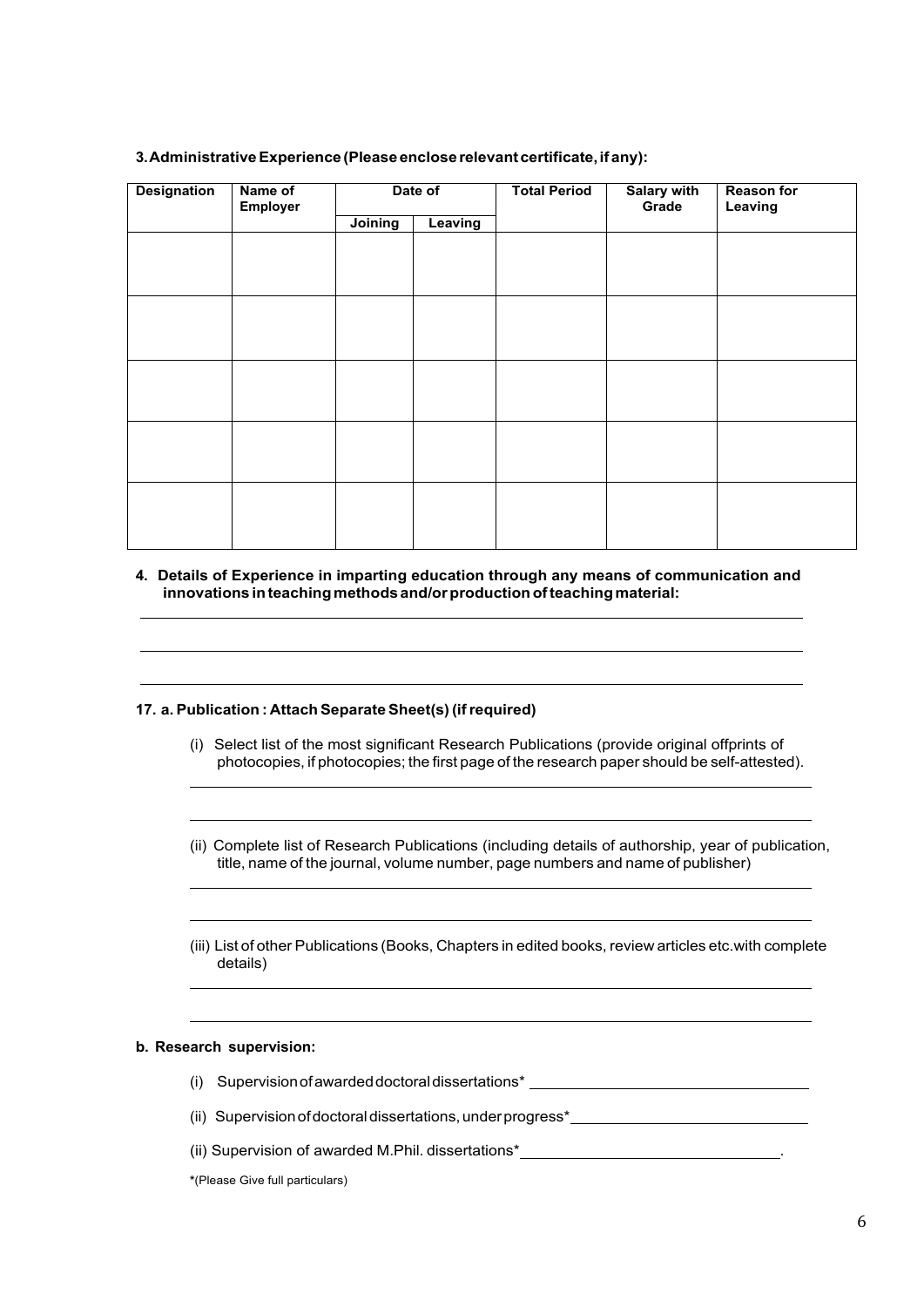#### **c. Academic Participation**

(i) Details of Conferences/Seminars/Symposia/Workshops attended (separate sheet may be used) (please enclose relevant certificate) :

(ii) Academic Awards and Distinctions

(iii) Membership of Learned Bodies

#### **d. Literary, Cultural and other activities (e.g. attainments in sports etc) in which the applicant is interested and distinctions obtained.**

**18. Language Known** 

| SI.No. | Name of<br>Language | <b>Reading</b> | <b>Writing</b> | <b>Speaking</b> |
|--------|---------------------|----------------|----------------|-----------------|
|        |                     |                |                |                 |
|        |                     |                |                |                 |
|        |                     |                |                |                 |
|        |                     |                |                |                 |

#### **19. (a) Present Basic monthly pay and allowances :**

| Level                                     | <u> 1989 - Johann Harry Harry Harry Harry Harry Harry Harry Harry Harry Harry Harry Harry Harry Harry Harry Harry</u> |
|-------------------------------------------|-----------------------------------------------------------------------------------------------------------------------|
| Index                                     | <u> Alexandria de la contrada de la contrada de la contrada de la contrada de la contrada de la contrada de la c</u>  |
| Dearness Allowance                        |                                                                                                                       |
| <b>HRA</b>                                |                                                                                                                       |
| <b>Transportation Allowance</b>           |                                                                                                                       |
| Any Other Allowance                       |                                                                                                                       |
| <b>Total emoluments</b>                   | $:$ Rs.                                                                                                               |
| (b) Date of next increment                | the contract of the contract of the contract of the contract of the contract of                                       |
| (c) Age of retirement in the present post |                                                                                                                       |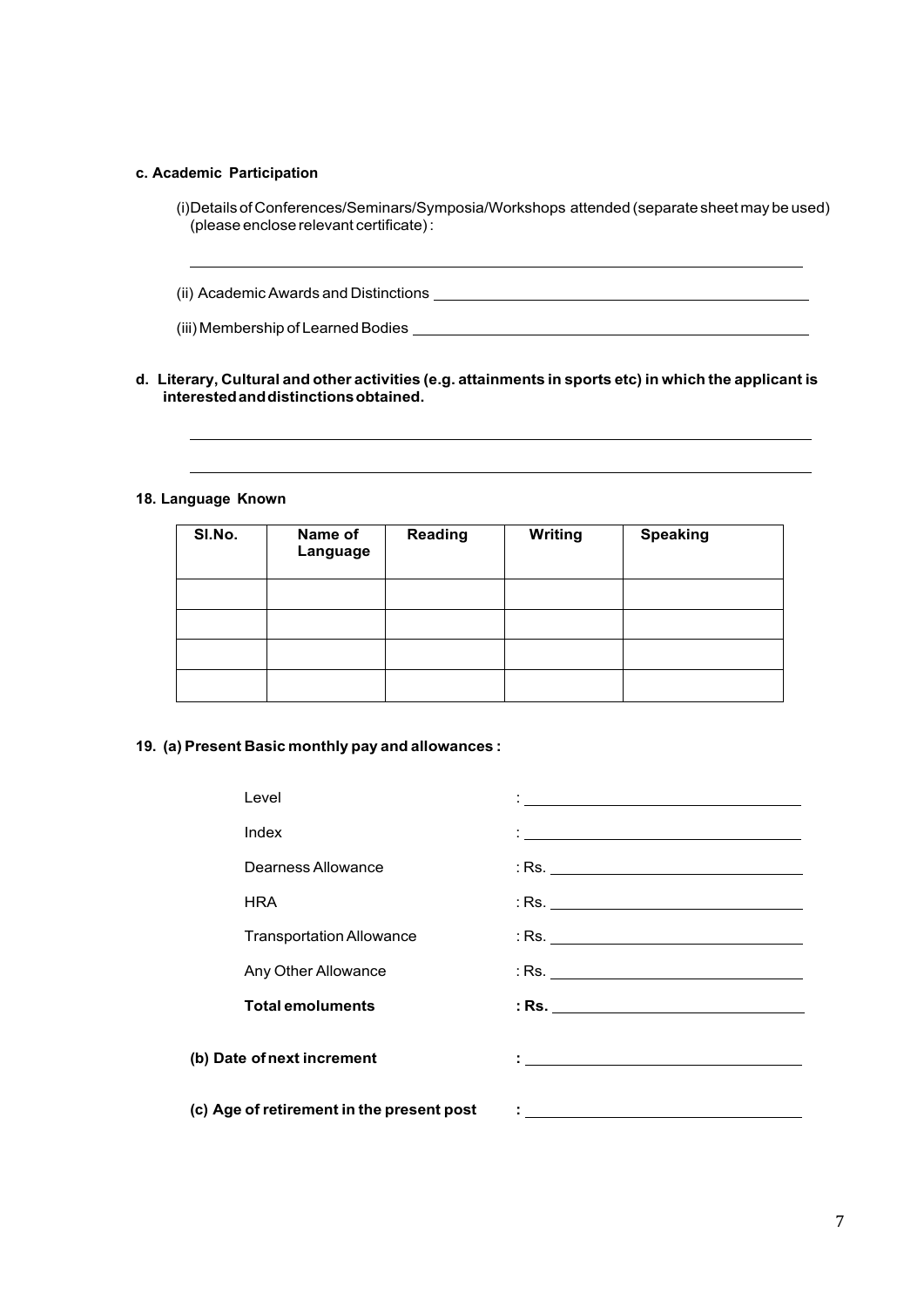- **20.** (a) Whether the candidate is receiving any pension benefit. If so, the amount of pension and pension equivalent of gratuity must be indicated.
	- (b) Whether the candidate would be entitled to any pension benefits on his premature retirement from his present post. If so, the amount of pension and the pension benefits, if any, be indicated, if selected for appointment in the university.
- **21.** (a) Have you been debarred or punished for adopting unfair means in any Examination by the Institution/Board or University? If so, please specify.
	- (b) Have you at any time been convicted by a court for any criminal offence? If so, give name of the court case number and offence.
	- (c) Is any criminal case pending against you in any court of law for any criminal offence?
	- (d) Has any disciplinary action been taken against you by any University/Institution where you have served
	- (e) Is any disciplinary inquiry/action pending against you in any University / Institution / Organisation where you have served

**23.** Additional Information (If any):

**24.** Name and address with Phone No. and E-mail Id of two referees who are familiar with the applicant's academic work:

#### **25. Declaration: I declare that**

- a. the information given above is complete and correct.
- b. No disciplinary proceedings are pending or being contemplated against me.
- c. I have never been dismissed from service nor debarred from holding any future appointment nor convicted for any offence. No criminal case is pending against me.
- d. In case of concealment/suppression of fact(s), which may be detected at any stage in future, my application is liable to be cancelled, as the case may be, without notice.

#### **Date:**  $\qquad \qquad \qquad$  **Date:**  $\qquad \qquad \qquad$  **Signature of the Applicant:**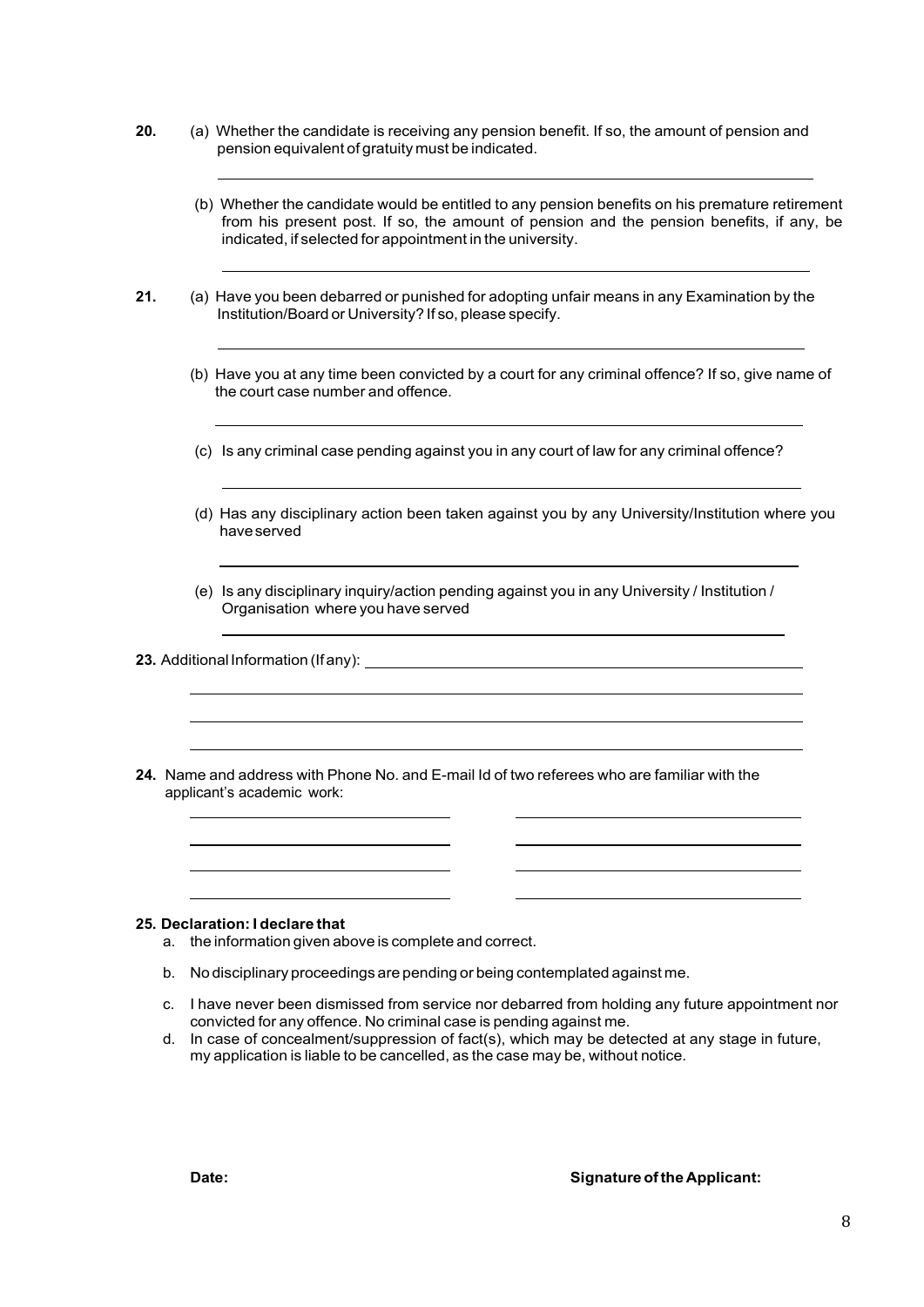#### **26. Detail of enclosures**

| $\mathbf 1$ .    | 2.  | 3.  |
|------------------|-----|-----|
| $\overline{4}$ . | 5.  | 6.  |
| 7.               | 8.  | 9.  |
| 10.              | 11. | 12. |
| 13.              | 14. | 15. |

#### **Important:**

- 1. Photocopies of Certificates, Mark sheets, Testimonials etc should be attached with the application (attested by the applicant himself or herself) and the originals must be produced at the time of Interview and at the time of joining, if selected.
- 2. Applicants who are in employment should send their application through proper channel.
- 3. The selected candidates shall produce, in original the matriculation or equivalent certificates as proof of the date of birth. No other evidence will be accepted.
- 4. Please also give the subject of papers published together with the name of journal and date. Reprints of important papers should be attached with the application.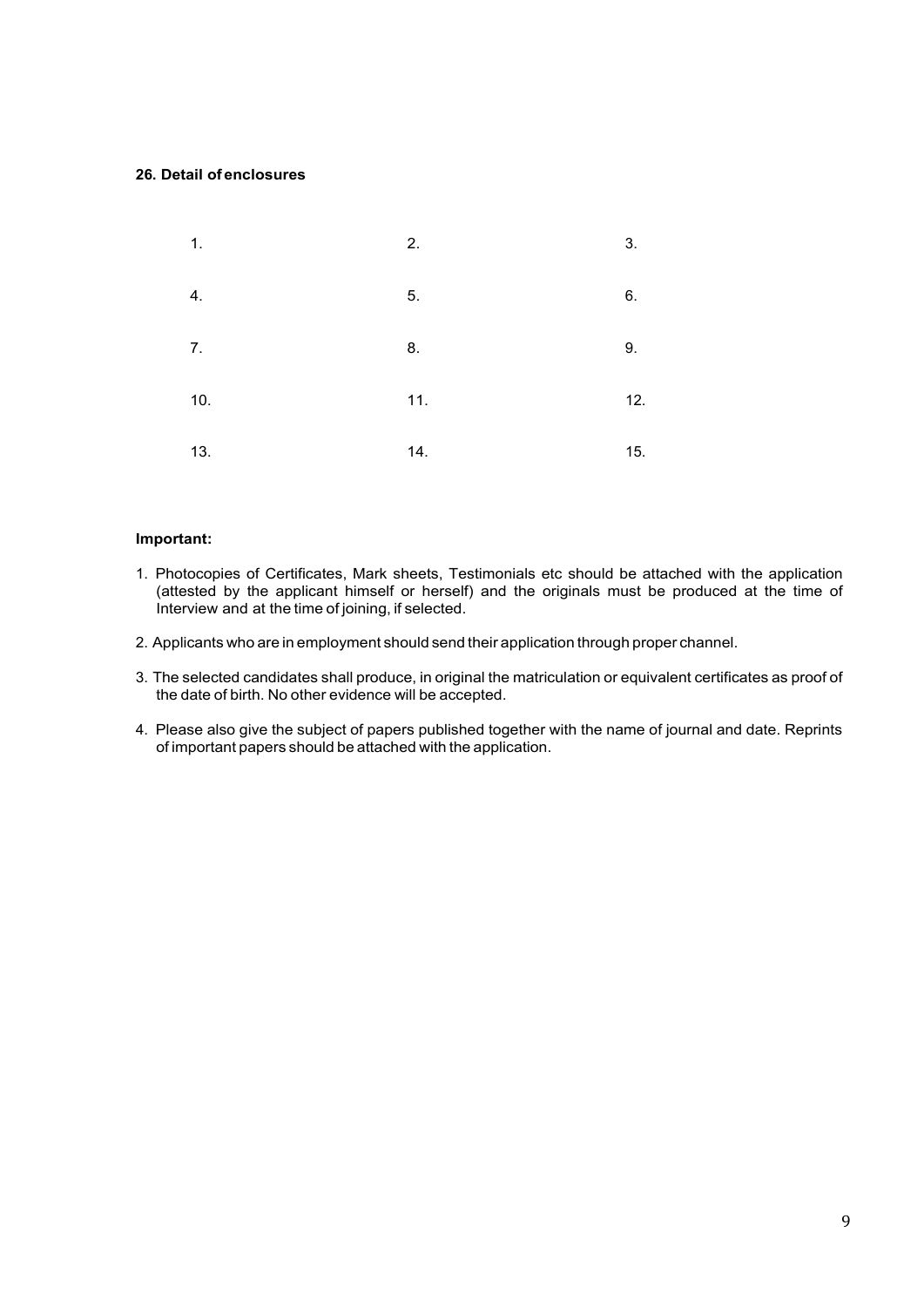## **Endorsement by Employer**

| Certified that, Shri/Smt./Dr             | is working in this Institute /       |    |  |  |  |
|------------------------------------------|--------------------------------------|----|--|--|--|
| Organisation / University in the post of | since                                | ın |  |  |  |
| the Pay scale of Rs.                     | in a temporary / permanent capacity. |    |  |  |  |

Also Certified that, the information furnished by the applicant is verified and correct as per our office records.

**Signature**

**Designation (Head of the University/Institution/Organisation with Seal)**

**Address**

**Pin**

**Tel No.**

**Date**

.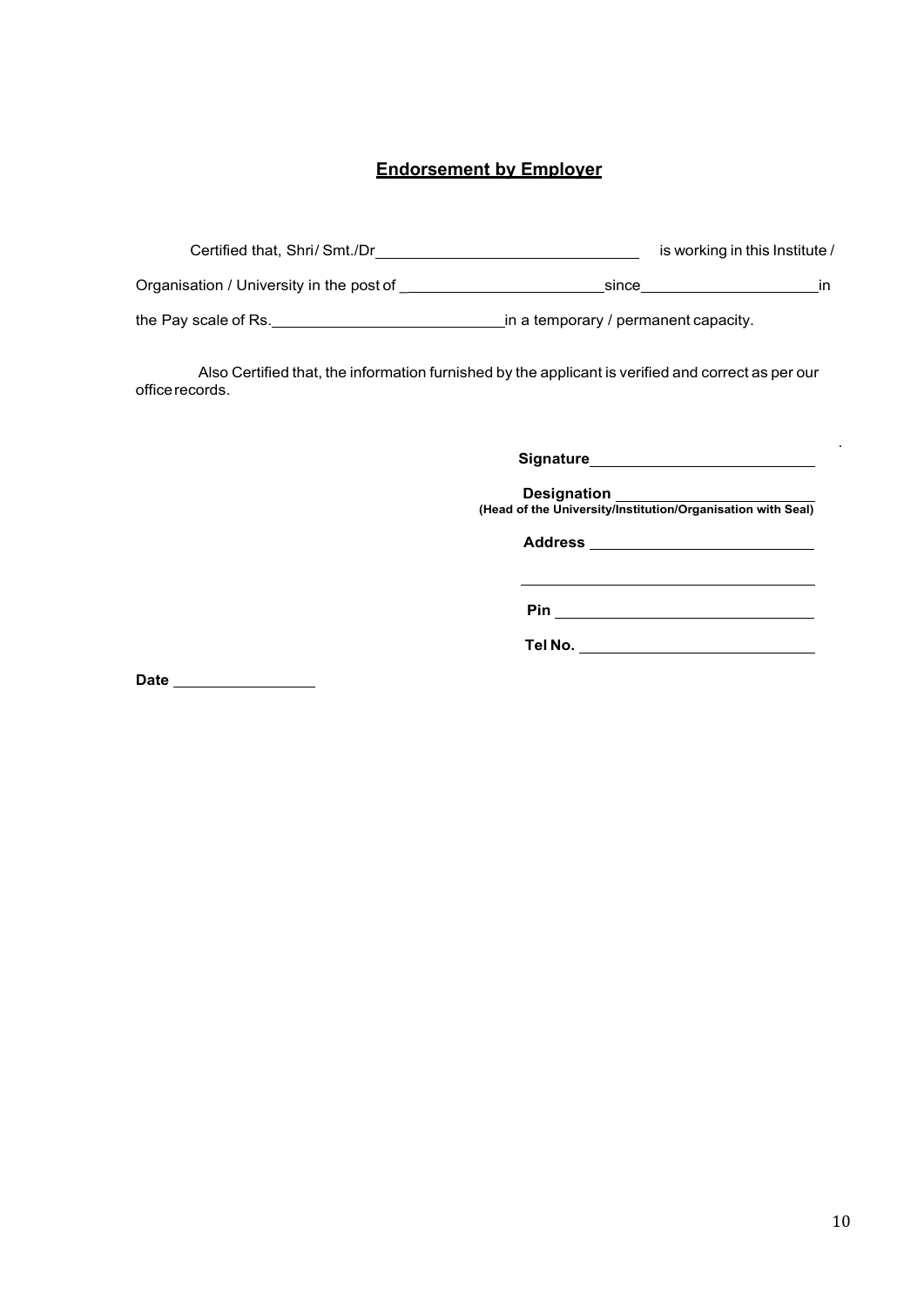

राष्ट्रीय संग्रहालय संस्थान : इतिहास कला, संरक्षण एवं संग्रहालय विज्ञान National Museum Institute of History of Art, Conservation and Museology (विश्वविद्यालयवत्) (To be Deemed University)

## **ACADEMIC PERFORMANCE INDICATOR (API) IN DIRECT RECRUITMENT OF TEACHERS**

#### **Minimum API Score Required**

| Direct Recruitment of | Minimum Essential Qualification and Consolidated API score (120) as per |
|-----------------------|-------------------------------------------------------------------------|
| <b>Professor</b>      | UGC Regulation 2018.                                                    |

## **PBAS Proforma for calculating API Score**

**Note:‐Please read the instruction given in UGC Regulations 2018 before calculating API score.**

## **TABLE ‐2**

## **Methodology for University and College Teachers for calculating Academic/Research Score**

(Assessment must be based on evidence produced by the teacher such as: copy of publications, project sanction letter, utilization and completion certificates issued by the University and acknowledgements for patent filing and approval letters, students' Ph.D. award letter, etc,.)

#### **1. Research Papers in Peer‐Reviewed or UGC listed journals** (Please attach separate sheet if applicable)

| Sl.<br>No. | Title | Journal<br>Name<br>(with<br>Volumeand<br>Page No.) | ISSN No. | Whether<br>peer<br>reviewed/<br>impact<br>Factor, if any | No. of<br>$Co -$<br>authors | Whether<br>you are<br>the main<br>author | API<br>Score<br>claimed<br>by<br>applicant | API Score to<br>be verified<br>by the<br>Screening<br>Committee |
|------------|-------|----------------------------------------------------|----------|----------------------------------------------------------|-----------------------------|------------------------------------------|--------------------------------------------|-----------------------------------------------------------------|
|            |       |                                                    |          |                                                          |                             |                                          |                                            |                                                                 |
|            |       |                                                    |          |                                                          |                             |                                          |                                            |                                                                 |
|            |       |                                                    |          |                                                          |                             |                                          |                                            |                                                                 |
|            |       |                                                    |          |                                                          |                             |                                          |                                            |                                                                 |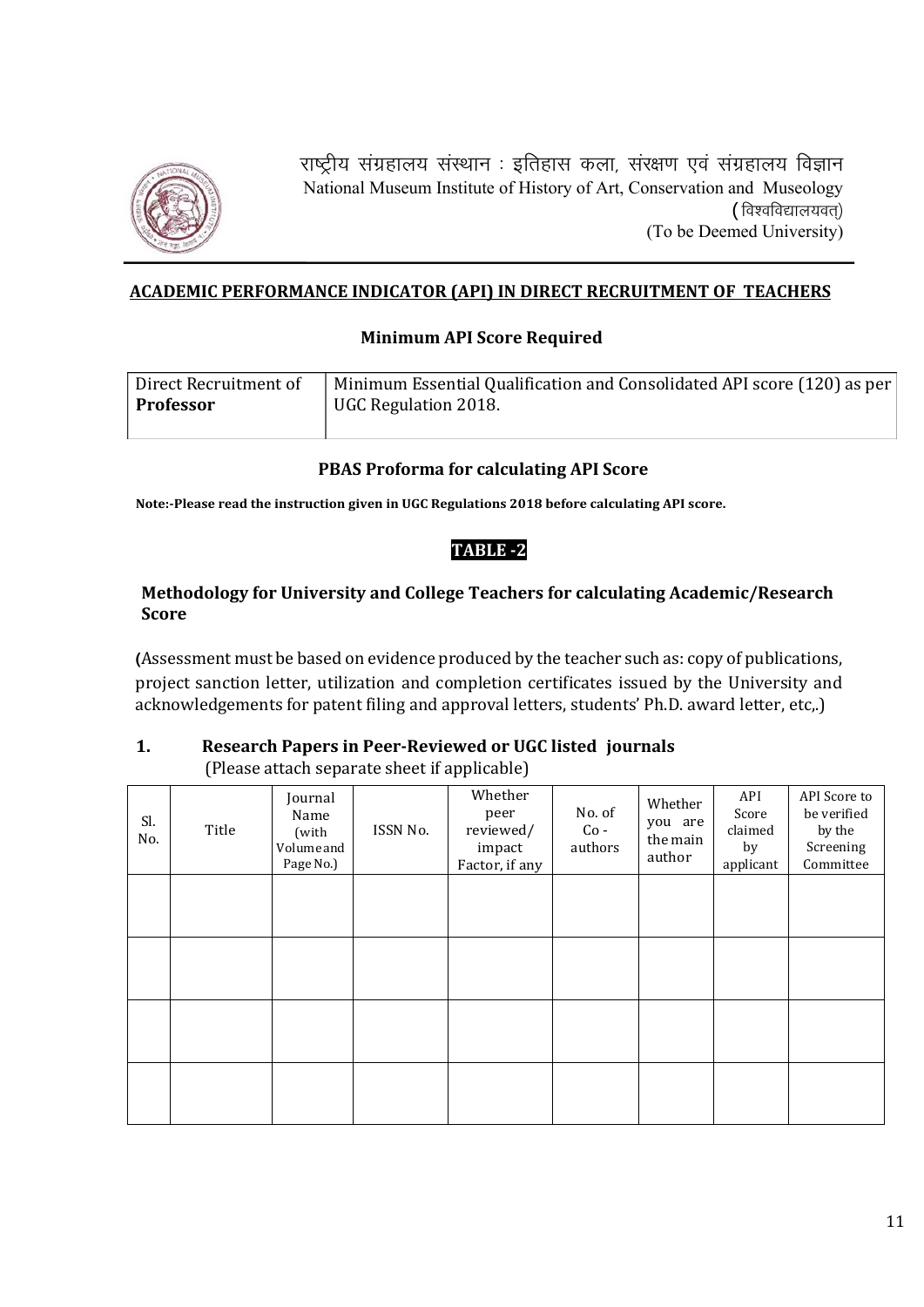## **2. Publications** (other than research paper) (please attach separate sheet, if applicable) **(a)** Books (Authored, Edited, Chapter in Edited Book)

| Sl.<br>No | Title<br>with<br>page no. | Publisher | International<br>/National<br>Publishers | ISBN<br>No. | Whether<br>peer<br>reviewed, if<br>any | No. of<br>$Co -$<br>authors | you are<br>the main<br>author | Whether   API Score<br>claimed<br>by the<br>applicant | API Score to be<br>verified by the<br>Screening<br>Committee |
|-----------|---------------------------|-----------|------------------------------------------|-------------|----------------------------------------|-----------------------------|-------------------------------|-------------------------------------------------------|--------------------------------------------------------------|
|           |                           |           |                                          |             |                                        |                             |                               |                                                       |                                                              |
|           |                           |           |                                          |             |                                        |                             |                               |                                                       |                                                              |
|           |                           |           |                                          |             |                                        |                             |                               |                                                       |                                                              |

## **(b) Translation works in Indian and Foreign Languages** (Book, Chapter & Research Paper)

| Sl.<br>No | Title<br>with<br>page no. | Publisher | International<br>/National<br>Publishers | <b>ISBN</b><br>No. | Whether<br>peer<br>reviewed,<br>if any | No. of<br>$Co -$<br>authors | Whether<br>you are the<br>main author | API Score<br>claimed by<br>the<br>applicant | API Score to be<br>verified by the<br>Screening<br>Committee |
|-----------|---------------------------|-----------|------------------------------------------|--------------------|----------------------------------------|-----------------------------|---------------------------------------|---------------------------------------------|--------------------------------------------------------------|
|           |                           |           |                                          |                    |                                        |                             |                                       |                                             |                                                              |
|           |                           |           |                                          |                    |                                        |                             |                                       |                                             |                                                              |
|           |                           |           |                                          |                    |                                        |                             |                                       |                                             |                                                              |

# **3. Creation of ICT mediated Teaching Learning pedagogy and content and development of new and innovative courses and curricula** (please attach separate sheet if applicable)

# **(a) Development of Innovative pedagogy**

| Sl.<br>No | Title | Quadrants | Credit | Institution/<br>Department | API Score<br>claimed by the<br>applicant | API Score to be<br>verified by the<br><b>Screening Committee</b> |
|-----------|-------|-----------|--------|----------------------------|------------------------------------------|------------------------------------------------------------------|
|           |       |           |        |                            |                                          |                                                                  |
|           |       |           |        |                            |                                          |                                                                  |
|           |       |           |        |                            |                                          |                                                                  |

## **(b) Design of new curricula and courses**

| Sl.<br>No | Title | Quadrants | Credit | Institution/<br>Department | API Score<br>claimed by the<br>applicant | API Score to be<br>verified by the<br><b>Screening Committee</b> |
|-----------|-------|-----------|--------|----------------------------|------------------------------------------|------------------------------------------------------------------|
|           |       |           |        |                            |                                          |                                                                  |
|           |       |           |        |                            |                                          |                                                                  |
|           |       |           |        |                            |                                          |                                                                  |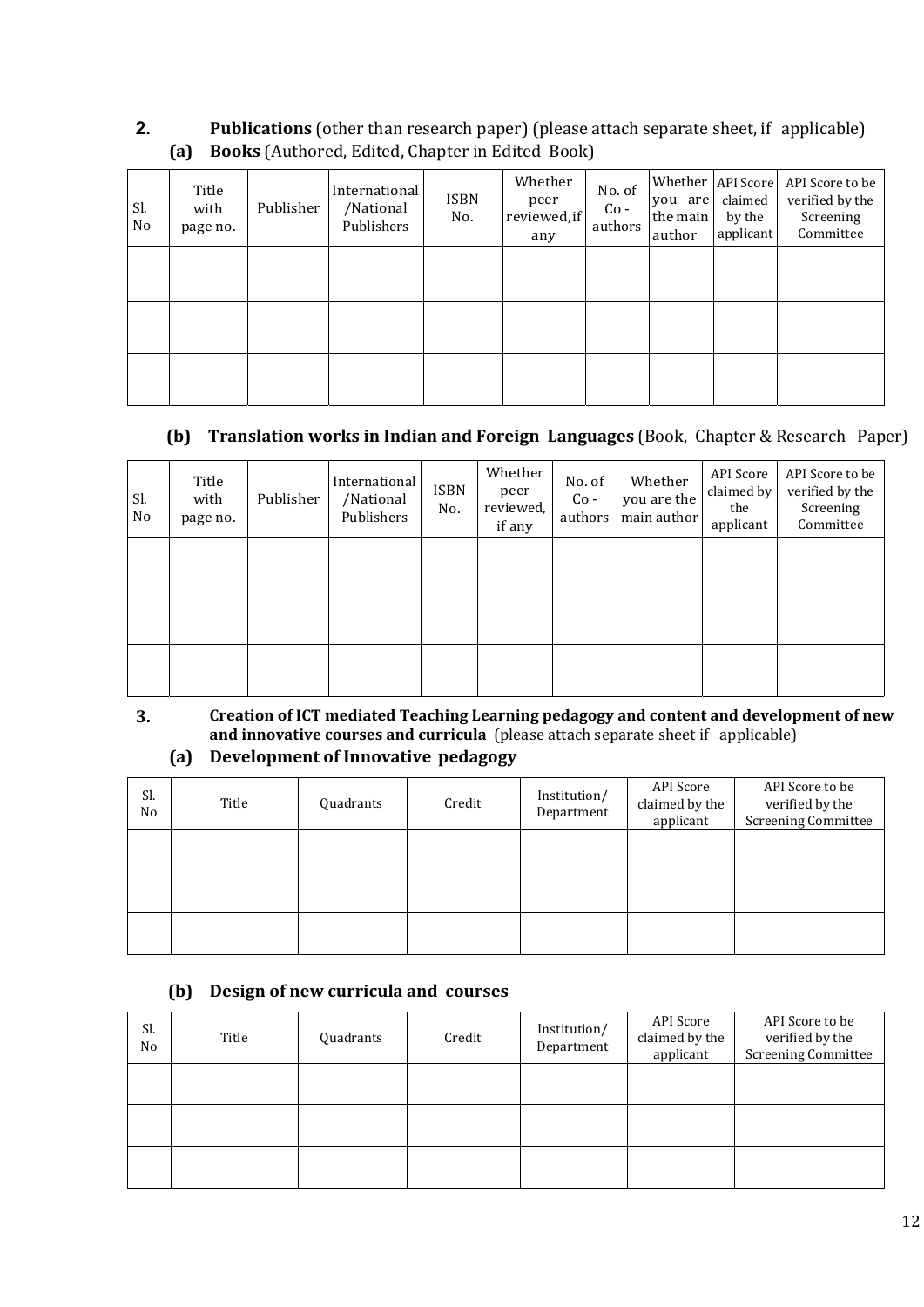**(c) MOOCs** (Complete development of MOOCs in 4 quadrants, Course Coordinator, Module/ Lecture developed in MOOCs) 

| Sl.<br>No | Title | Quadrants | Credit | Coordinator<br>(International<br>/National) | API Score<br>claimed by the<br>applicant | API Score to be verified<br>by the Screening<br>Committee |
|-----------|-------|-----------|--------|---------------------------------------------|------------------------------------------|-----------------------------------------------------------|
|           |       |           |        |                                             |                                          |                                                           |
|           |       |           |        |                                             |                                          |                                                           |
|           |       |           |        |                                             |                                          |                                                           |

**(d) E‐Content** (Development of e-Content in 4 quadrants, Edition of complete course, Module developed e-book, PDF etc.)

| Sl.<br>No | Title | Quadrants | Credit | Coordinator<br>(International<br>/National) | API Score<br>claimed by the<br>applicant | API Score to be<br>verified by the<br><b>Screening Committee</b> |
|-----------|-------|-----------|--------|---------------------------------------------|------------------------------------------|------------------------------------------------------------------|
|           |       |           |        |                                             |                                          |                                                                  |
|           |       |           |        |                                             |                                          |                                                                  |
|           |       |           |        |                                             |                                          |                                                                  |

# **4. (a) Research Guidance** (Ph.D/M.Phil/PG Dissertation)

| Course                   | Number<br>of<br>Enrolled<br>Scholars | Number of<br>Thesis/<br>Dissertation<br>submitted | Number of<br>Degree<br>awarded | Name of<br>Institution | API Score<br>claimed by the<br>applicant | API Score to be<br>verified by the<br><b>Screening Committee</b> |
|--------------------------|--------------------------------------|---------------------------------------------------|--------------------------------|------------------------|------------------------------------------|------------------------------------------------------------------|
| Ph.D. or<br>equivalent   |                                      |                                                   |                                |                        |                                          |                                                                  |
| M. Phil or<br>equivalent |                                      |                                                   |                                |                        |                                          |                                                                  |
| P.G. or<br>equivalent    |                                      |                                                   |                                |                        |                                          |                                                                  |
|                          |                                      |                                                   |                                |                        |                                          |                                                                  |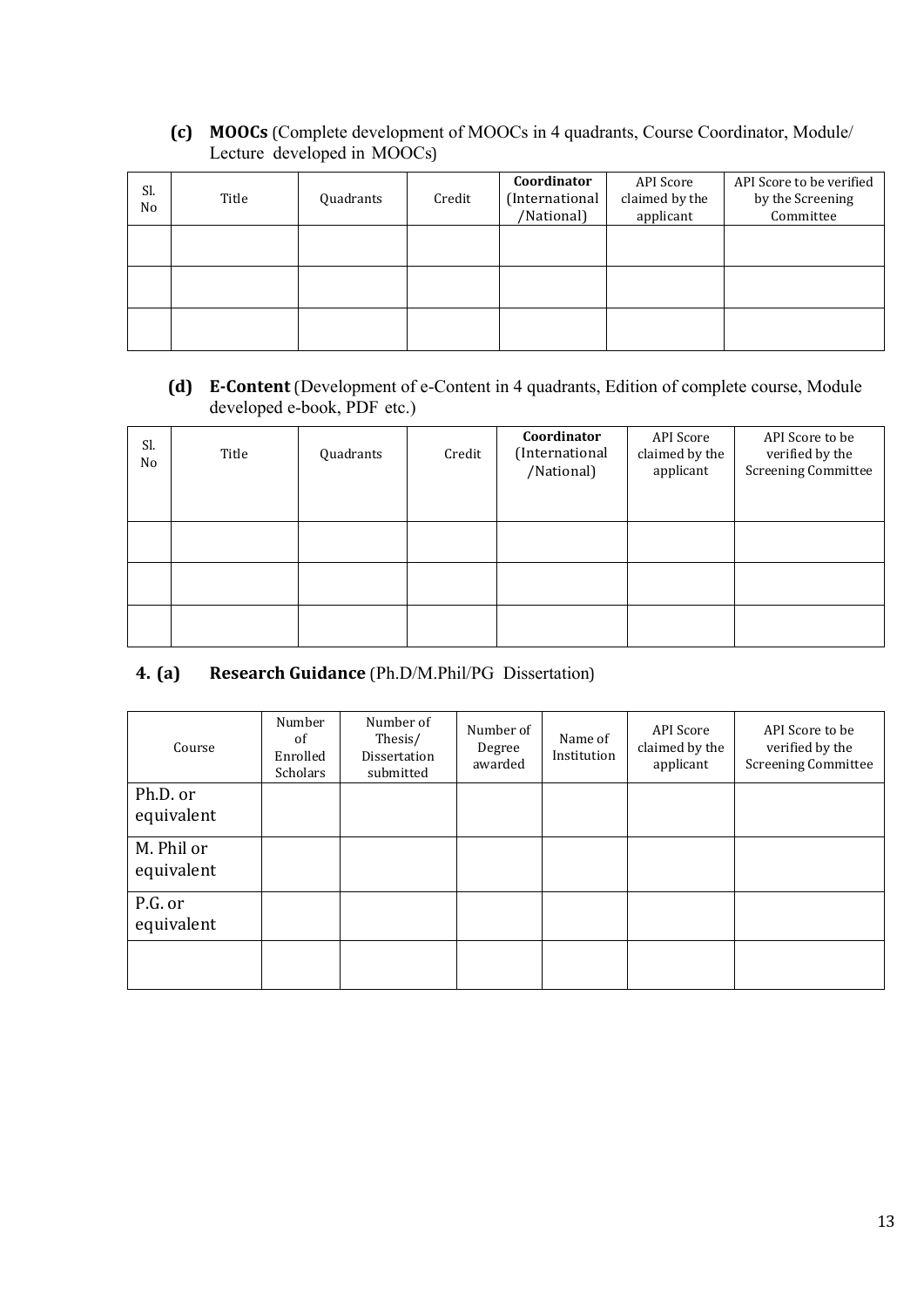# **(b)Research Project Completed** (More than 10 Lakhs/Less than 10 Lakhs)

| Title of Project | Agency | Period | Amount<br>sanctioned | Whether you<br>are principal<br>investigator | API Score<br>claimed by the<br>applicant | API Score to be<br>verified by the<br><b>Screening Committee</b> |
|------------------|--------|--------|----------------------|----------------------------------------------|------------------------------------------|------------------------------------------------------------------|
|                  |        |        |                      |                                              |                                          |                                                                  |
|                  |        |        |                      |                                              |                                          |                                                                  |
|                  |        |        |                      |                                              |                                          |                                                                  |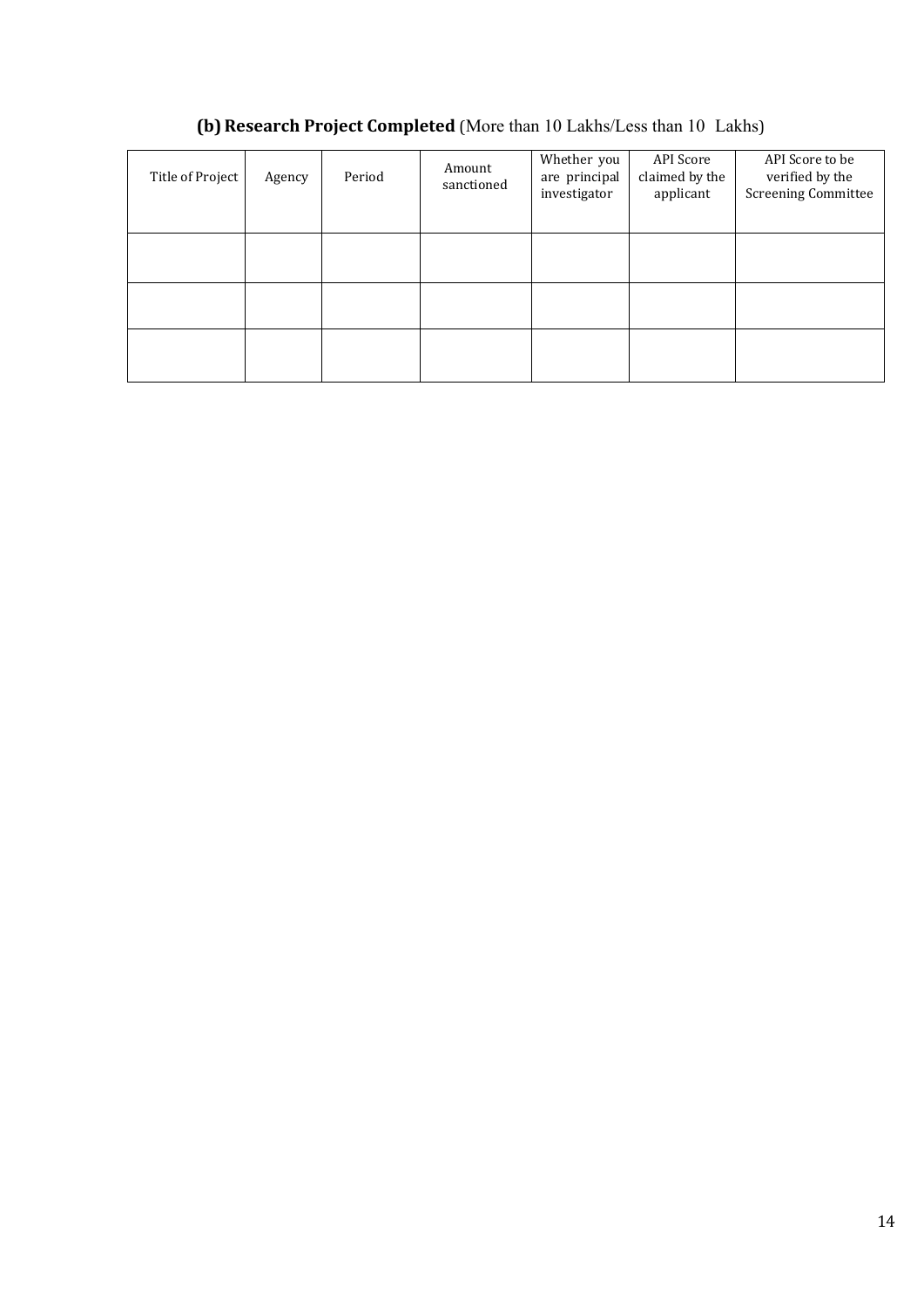# **(c) Research Projects Ongoing** (More than 10 Lakhs/Less than 10 Lakhs)

| Title of Project | Agency | Period | Amount<br>sanctioned | Whether you<br>are principal<br>investigator | API<br>Score<br>claimed<br>by<br>the applicant | API Score to<br>be verified<br>by the<br>Screening<br>Committee |
|------------------|--------|--------|----------------------|----------------------------------------------|------------------------------------------------|-----------------------------------------------------------------|
|                  |        |        |                      |                                              |                                                |                                                                 |
|                  |        |        |                      |                                              |                                                |                                                                 |
|                  |        |        |                      |                                              |                                                |                                                                 |

# **(d) Consultancy**

| Sl.<br>No. | Title | Agency | Period | Grant/Amount<br>Mobilized<br>(Rs. in<br>Lakhs) | Whether Policy<br>Documents/Patent<br>as outcome | API Score<br>claimed<br>by<br>the applicant | API Score to<br>be verified by<br>the Screening<br>Committee |
|------------|-------|--------|--------|------------------------------------------------|--------------------------------------------------|---------------------------------------------|--------------------------------------------------------------|
|            |       |        |        |                                                |                                                  |                                             |                                                              |
|            |       |        |        |                                                |                                                  |                                             |                                                              |
|            |       |        |        |                                                |                                                  |                                             |                                                              |

# **5. (a) Patents**

| Sl.<br>No. | Title | Agency | Period | International<br>/National | Grant/<br>Amount<br>Mobilized<br>(Rs. in<br>Lakhs) | Whether Policy<br>Documents/<br>Patent as<br>outcome | API Score<br>claimed by<br>the<br>applicant | API Score to<br>be verified by<br>the Screening<br>Committee |
|------------|-------|--------|--------|----------------------------|----------------------------------------------------|------------------------------------------------------|---------------------------------------------|--------------------------------------------------------------|
|            |       |        |        |                            |                                                    |                                                      |                                             |                                                              |
|            |       |        |        |                            |                                                    |                                                      |                                             |                                                              |
|            |       |        |        |                            |                                                    |                                                      |                                             |                                                              |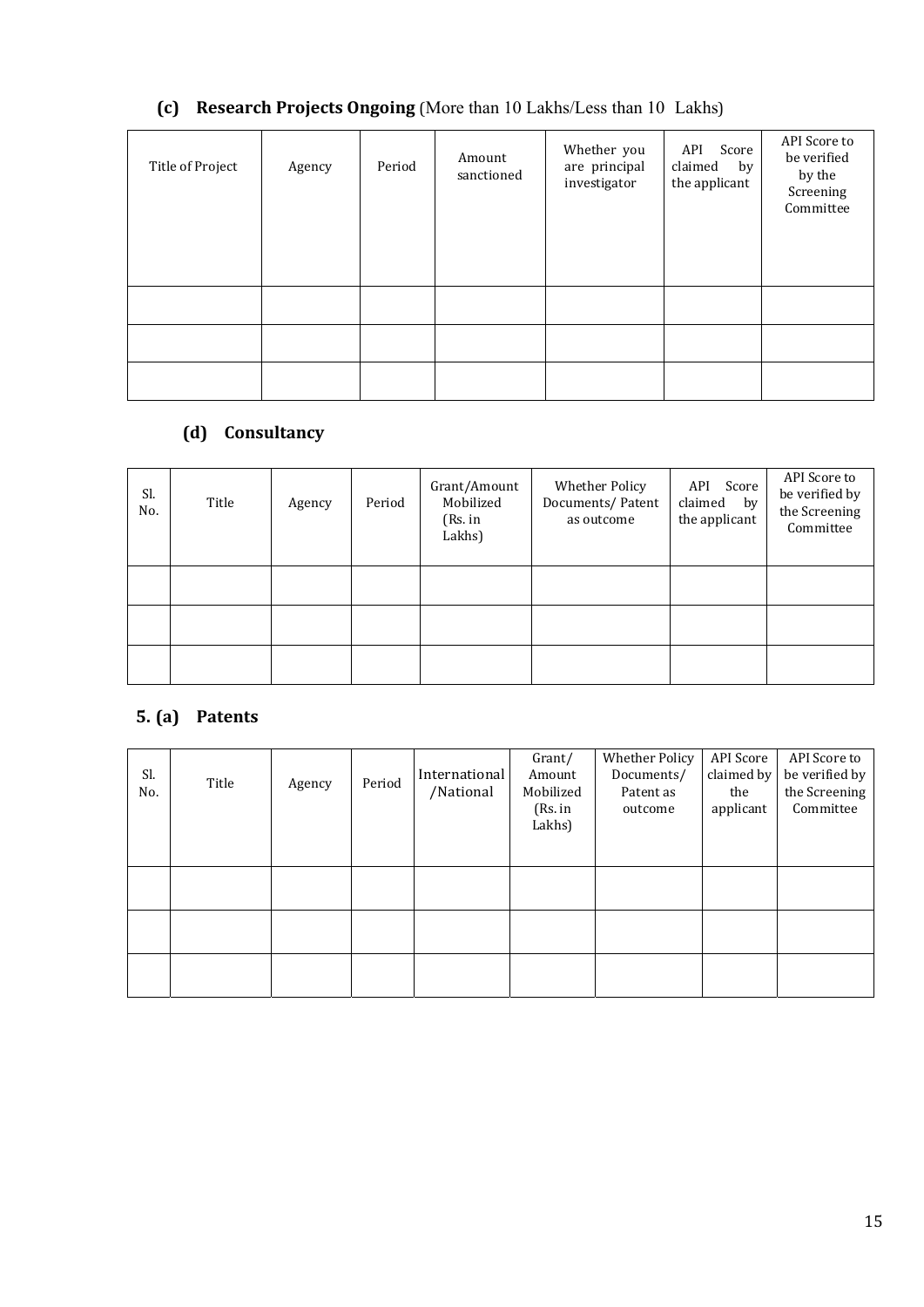**(b) Policy Document** (submitted to an International body/organisation like UNO/ UNESCO/World Bank/International Monetary Fund etc. or Central Government or State Government)

| Sl.<br>No. | Title | Agency | Period | International/<br>National/State | Grant/<br>Amount<br>Mobilized<br>(Rs. in<br>Lakhs) | API Score<br>claimed by<br>the applicant | API Score to be<br>verified by the<br><b>Screening Committee</b> |
|------------|-------|--------|--------|----------------------------------|----------------------------------------------------|------------------------------------------|------------------------------------------------------------------|
|            |       |        |        |                                  |                                                    |                                          |                                                                  |
|            |       |        |        |                                  |                                                    |                                          |                                                                  |
|            |       |        |        |                                  |                                                    |                                          |                                                                  |